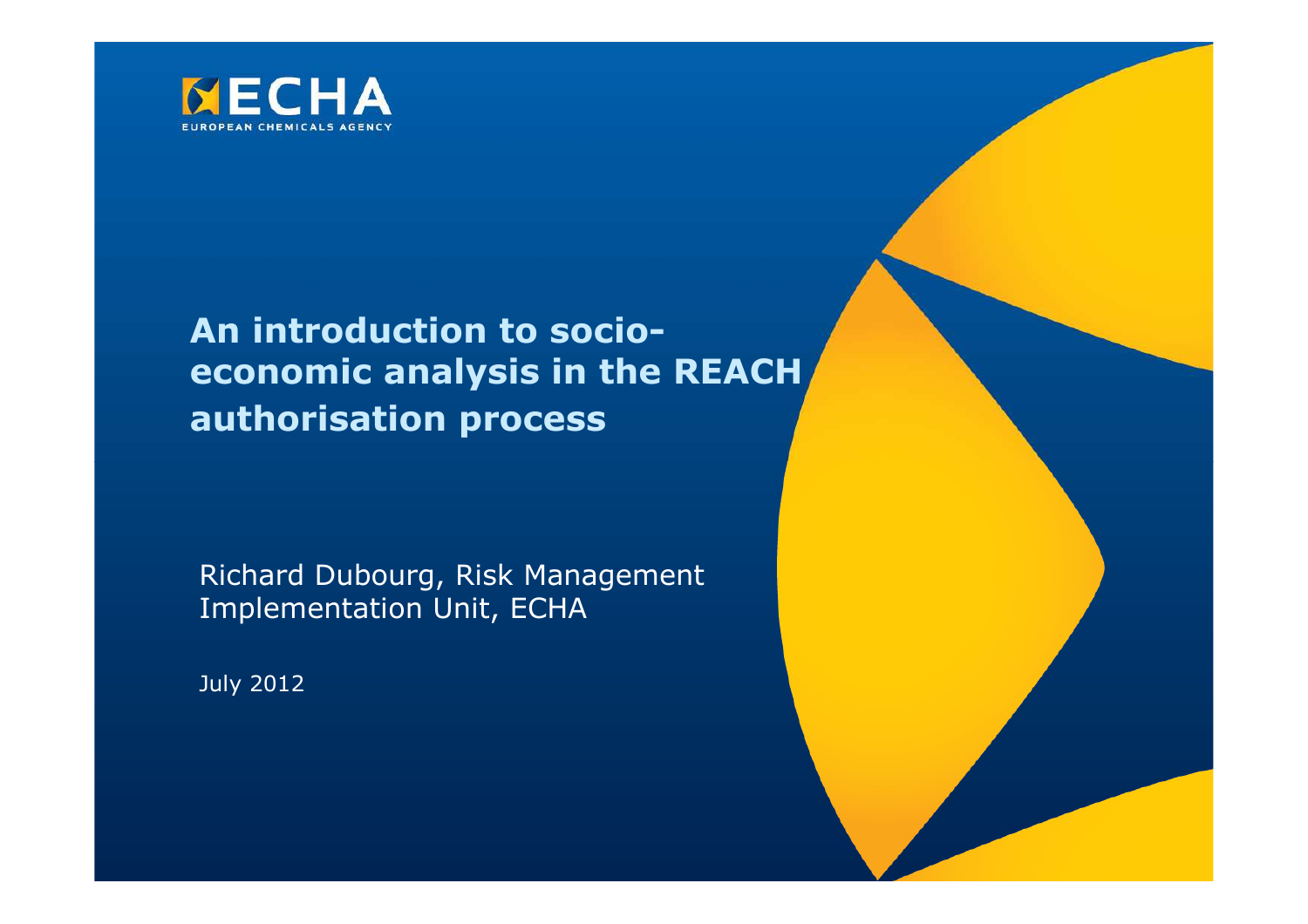

### **Context and introduction**

- $\bullet$  REACH aims 'to encourage and in certain cases to ensure that substances of high concern are eventually replaced' (Recital 12)
- $\bullet$  The world according to REACH: trends in the use of hazardous chemicals are downwards, and firms switch to alternatives
- • Authorisation permits the use of hazardous substances to continue temporarily until substitution or re-authorisation – it's a continuous process, not a one-off hurdle
- • Socio-economic analysis (SEA) plays a multiple role in authorisation:
	- The decision to apply for authorisation or not
	- The composition of the application
	- The decision to grant the authorisation
- • This presentation is about the SEA 'way of thinking', not a technical, step-by step guide
- $\bullet$ The intention is to demystify SEA, not to over-complicate it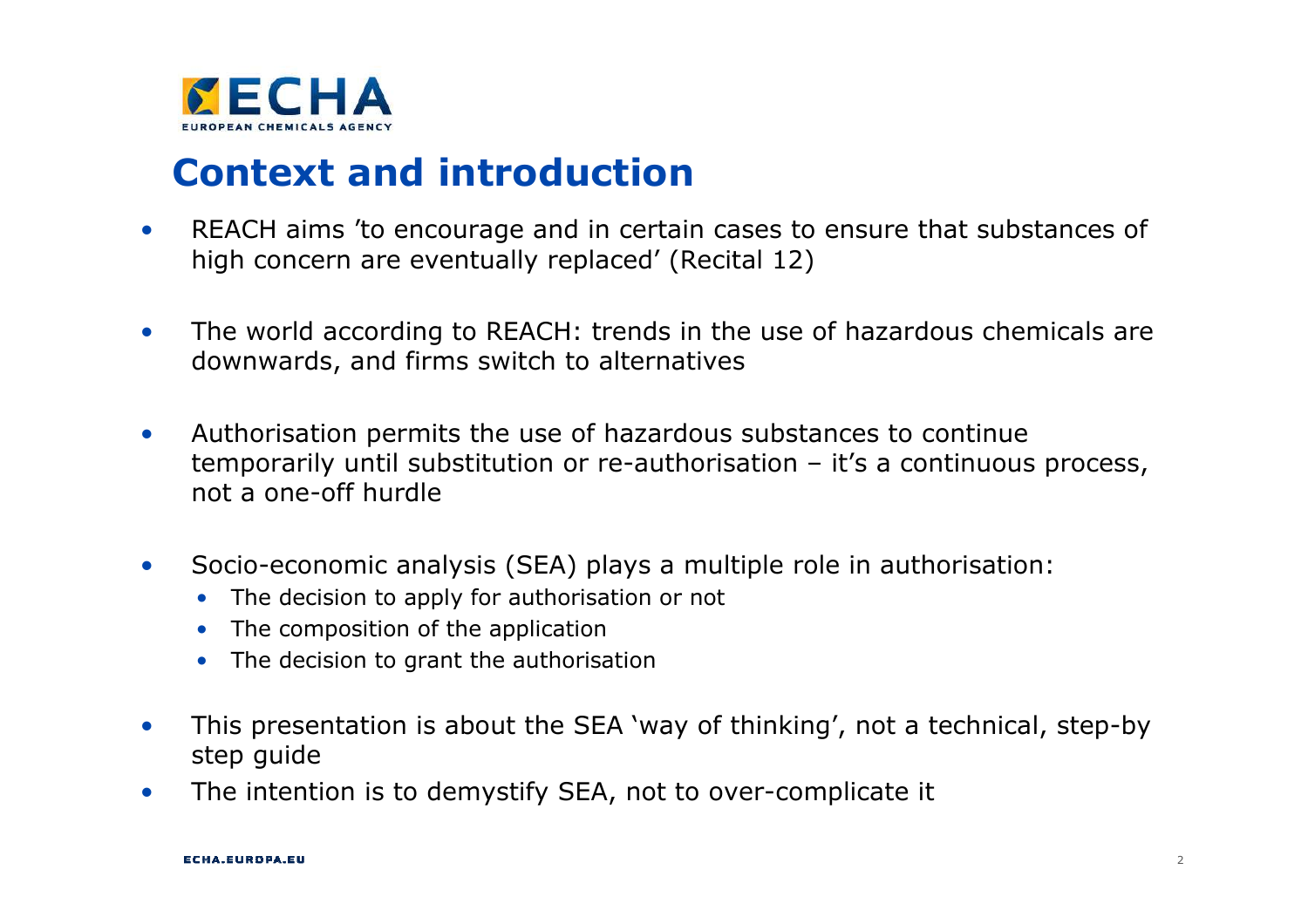

### **So what is socio-economic analysis in REACH?**

- •"A tool to evaluate what costs and benefits an action will create for society"
- • "An approach used to describe and analyse all relevant impacts (i.e. both positive and negative effects) of granting an authorisation compared to refusing to grant the authorisation"
- •Costs and benefits
- •Positive impacts, negative impacts
- •"Pros and cons"

associated with some sort of change or decision or choice

- • Always measured against what would happen if the change did not occur ('the baseline', 'do nothing', 'business as usual')
- •The exact methodology can vary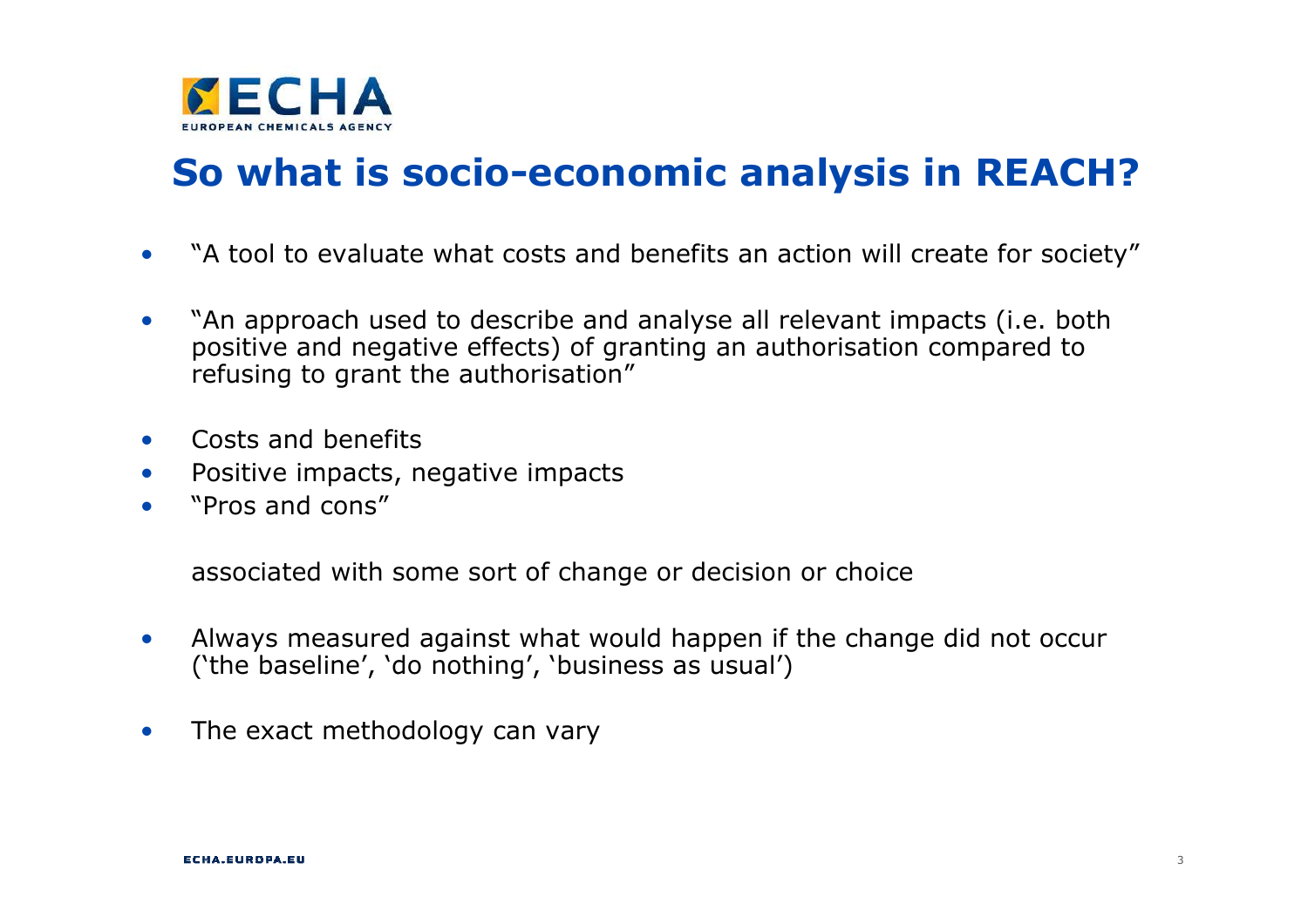

### **How does socio-economic analysis fit into the authorisation process? (1)**

#### **Article 62(4) An application SHALL include:**

- 1. Substance ID, contact details, use to be authorised
- 2. Chemical Safety Report covering *risks to human health and/or the environment* from the use of the substance(s) arising from the intrinsic properties specified in Annex XIV
- 3. Analysis of alternatives, considering *risks*, and technical and *economic feasibility* of substitution
- 4. If '3' indicates suitable alternatives are available, a substitution plan with timetable of proposed actions

#### **Article 62(5) An application may include:**

1. *Socio-economic analysis* in accordance with Annex XVI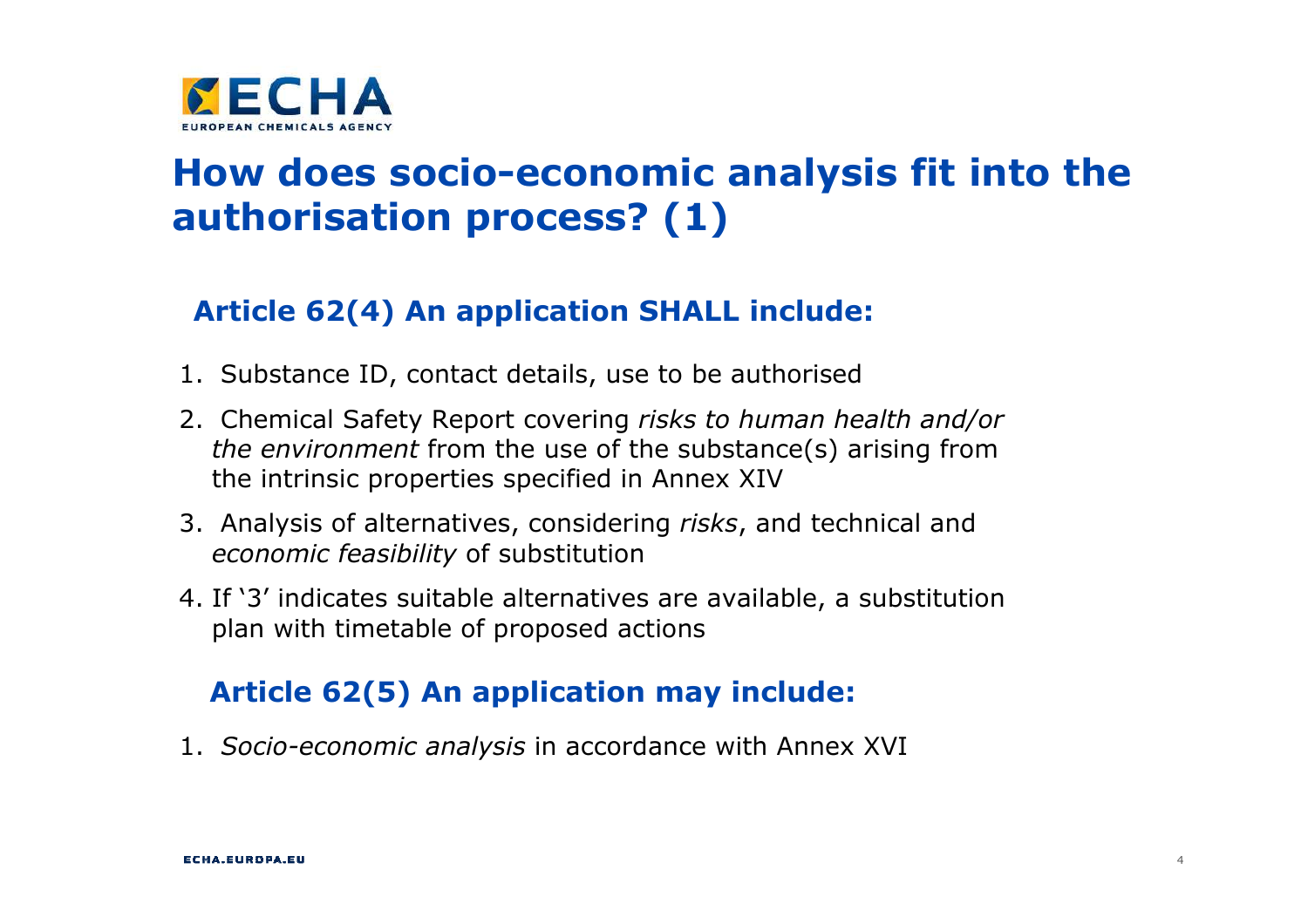

## **How does socio-economic analysis fit into the authorisation process? (2)**

#### **Socio-economic route**

- Article 60(4): [a]n authorisation may only be granted if it is shown that socio-economic benefits outweigh the risk
- May include an Annex XVI socio-economic analysis (benefits and<br>risks of continued use vs alternatives) risks of continued use *vs* alternatives)

#### **Both routes**

- Chemical Safety Report (risks of continued use)
- Analysis of alternatives (risks and costs of alternatives)
- Time-limited review (economic feasibility of alternatives over time)

• Article 64(1): The draft opinion [...] shall include: [...] an assessment of<br>the socio-economic factors and the availability, suitability and technical the socio-economic factors and the availability, suitability and technicalfeasibility of alternatives (benefits and risks)

#### **Adequate control route**

• Substitution plan (economic feasibility of alternatives over time)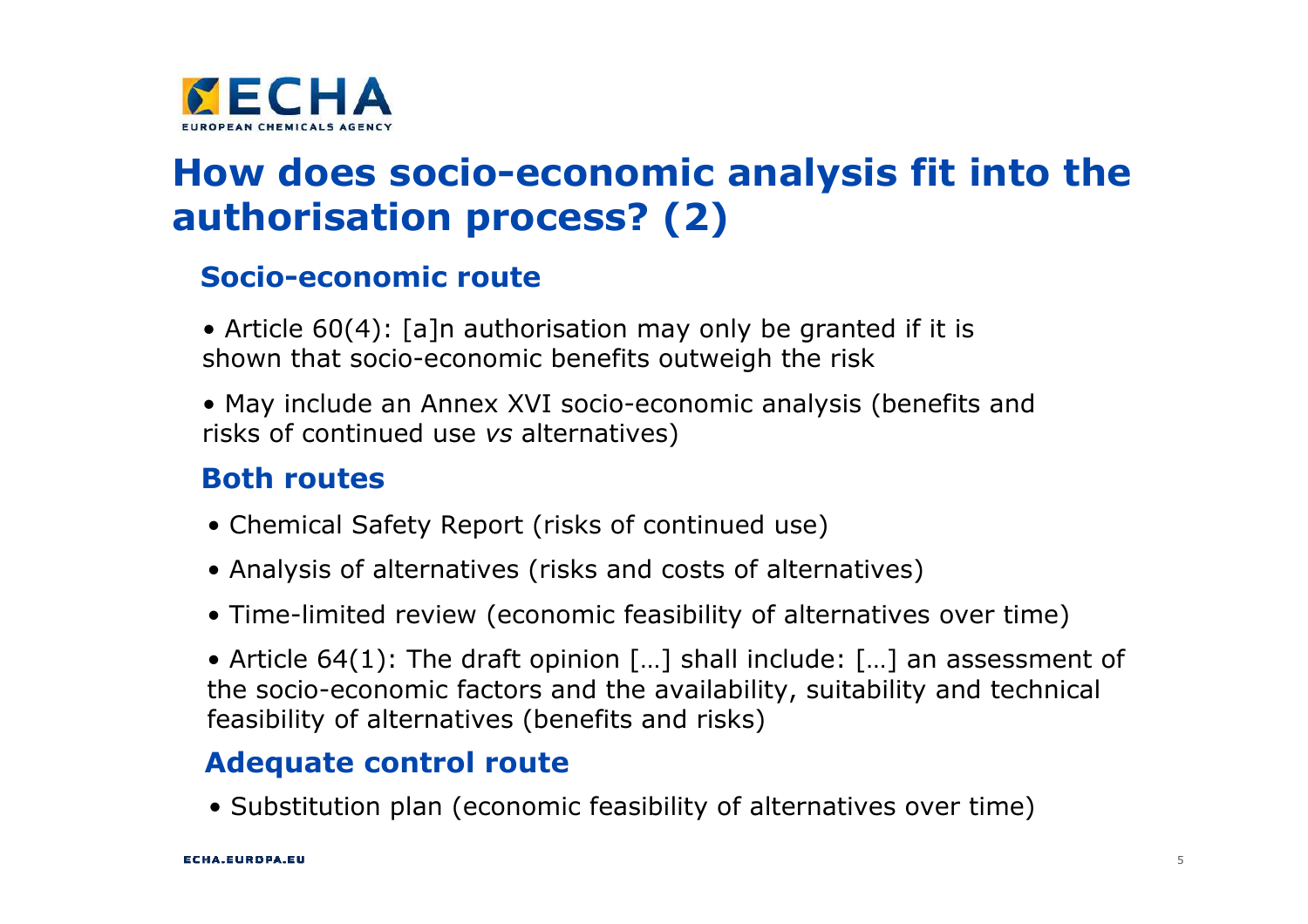

### **How does socio-economic analysis fit into the authorisation process? (3)**

- $\bullet$  More fundamentally, socio-economic analysis is also relevant to the decision about whether to submit an authorisation application or not
- $\bullet$  The question to ask: What will my business do if an Annex XIV substance can no longer be used in the EU?
- $\bullet$ What are the options?
- $\bullet$  What would be the positive and negative impacts of each option?
- $\bullet$ Compared against if the substance could continue to be used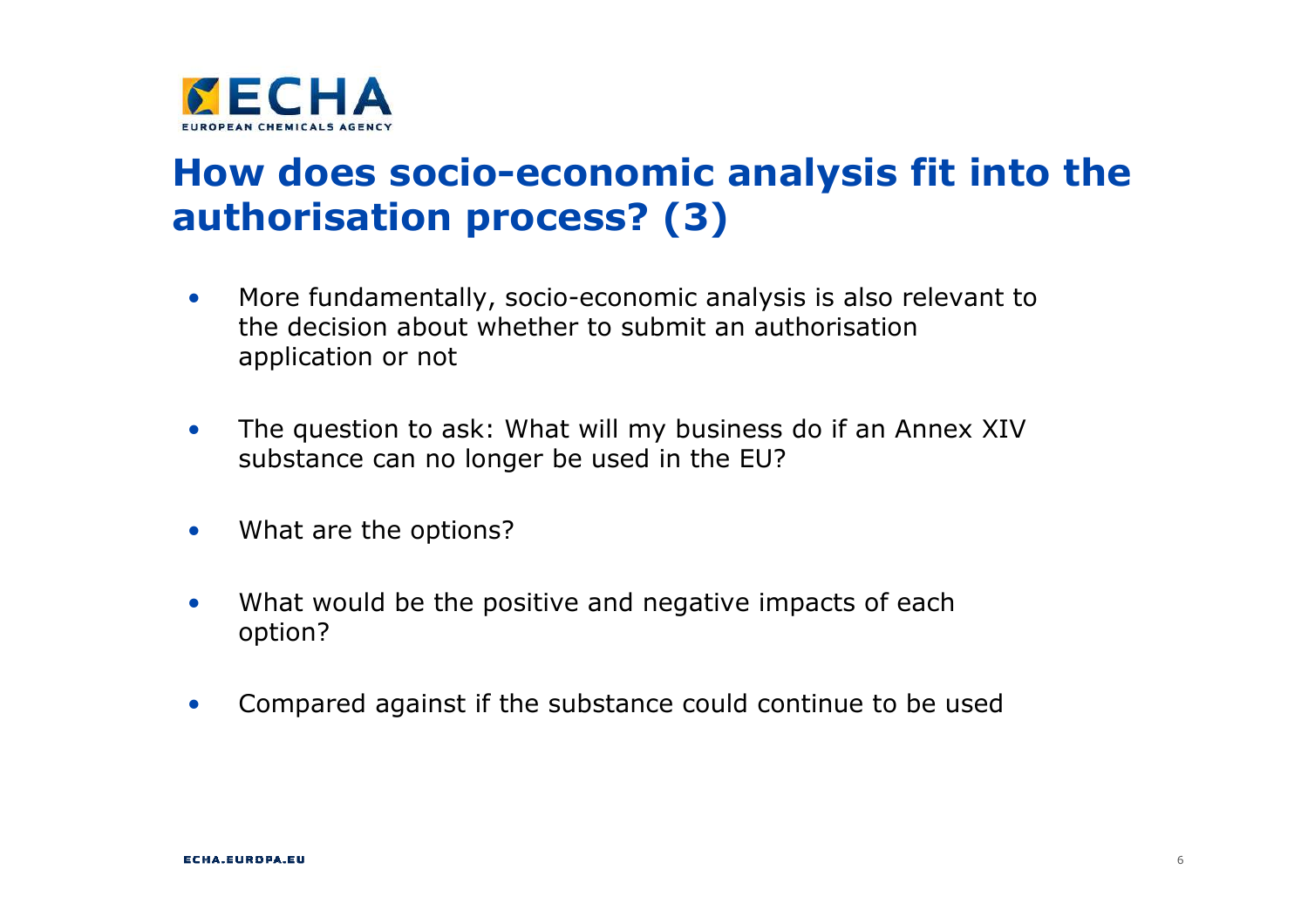

### **What are the options?**

- •Switch substances
- • Adapt technologies or processes, develop new ones
- •Use additional inputs
- $\bullet$ Switch products
- •Import products
- •Change product specification
- •Stop producing, using

### **What would the impacts be?**

- •Process performance
- •Product performance
- •Efficiency, resource requirements
- $\bullet$ Quality, aesthetics
- •Costs, revenues, profits
- • Commercial performance, investment, employment
- •Competitive position
- $\bullet$ Environmental and health risks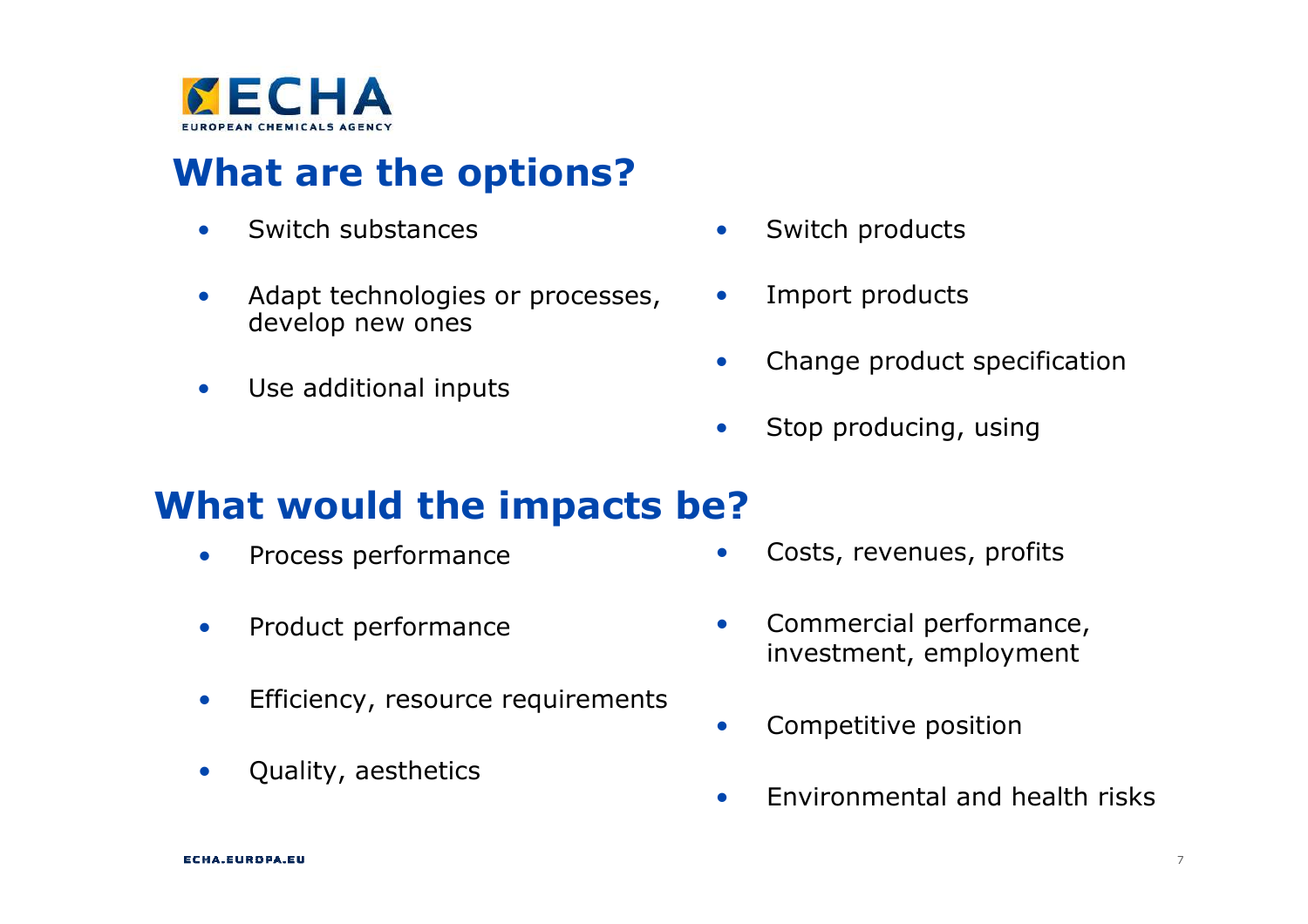

•

 $\bullet$ 

 $\bullet$ 

# **Case for authorisation if benefits > risks**

•

•

#### **Benefits of authorisation**

 Avoided cost increases and/or reductions in profit

 Avoided reductions in economic performance, employment, investment

 Avoided environmental and health impacts (e.g. energy use, transport)

#### **Risks of authorisation**

**•** Environmental and health impacts from using the substance

 (Can be zero if risks are adequately controlled)

- $\Rightarrow$  Authorisation more likely when costs of the alternatives are higher<br>and/or costs of current risks are lower (e.g. current risks are more and/or costs of current risks are lower (e.g. current risks are more controlled)
- $\Rightarrow$  Authorisation more likely when the difference is bigger a stronger case<br>is likely to be a clearer and simpler case is likely to be a clearer and simpler case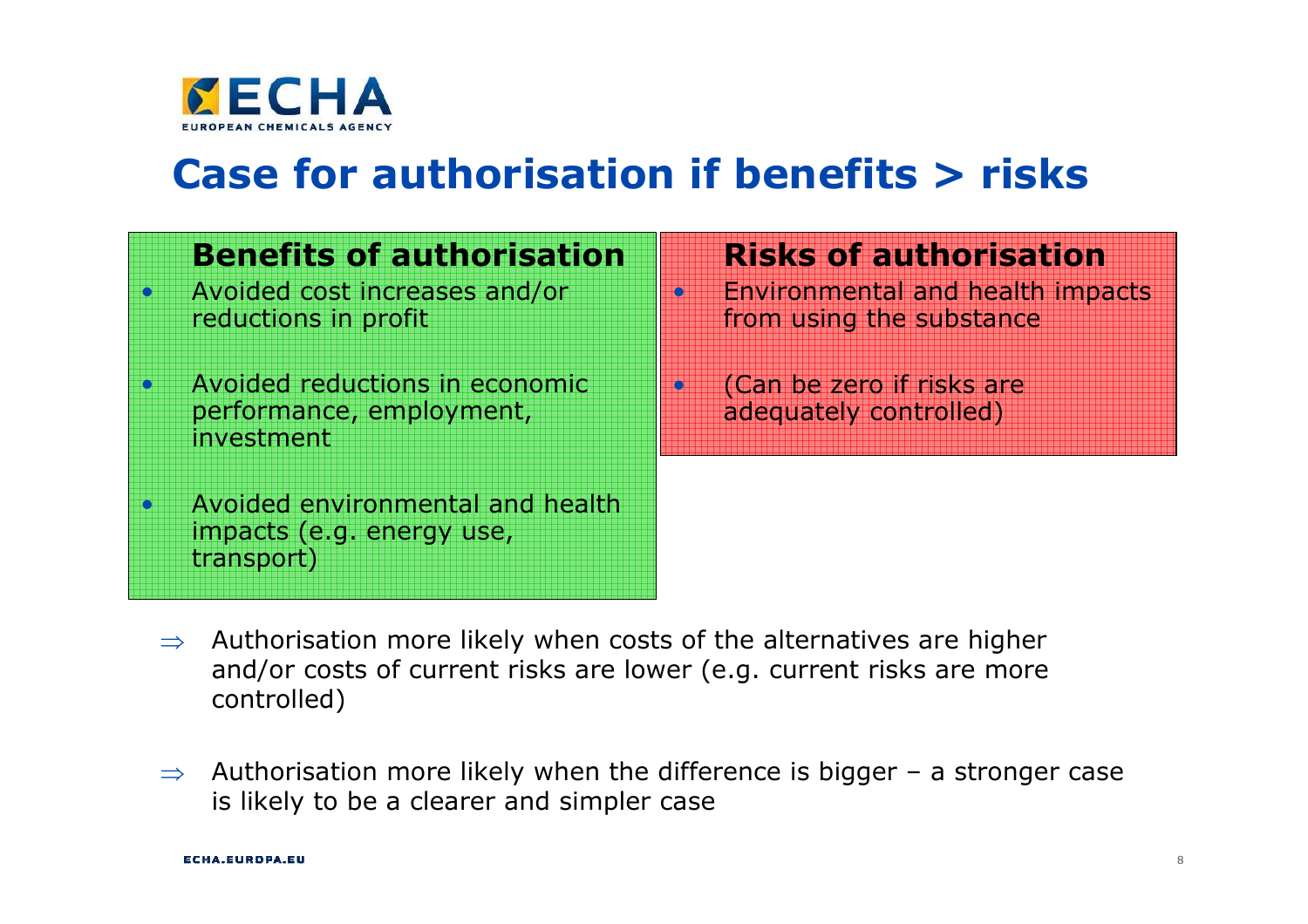

# **Analysing options and impacts says whether an application for authorisation is justified**

- • Alternatives might cost less than the environmental and health risks of continuing to use the substance
	- ⇒ Adopting one of the alternatives is better than continuing use<br>→ Authoriastion is unlikely to be smated as submitting an anali

⇒ Authorisation is unlikely to be granted so submitting an application is<br>ably not worthwhile (and you've saved the costs of annlying) probably not worthwhile (and you've saved the costs of applying)

•Viable alternatives might be found

> ⇒ The analysis has revealed an option which is cheaper and/or better and/or better than authorisation (and you've saved the costs of applying)

- • Alternatives might be found to be more costly than the current risks
	- ⇒ There is a case for authorisation<br>→ The analysis needed for the r

⇒ **The analysis needed for the application has been done**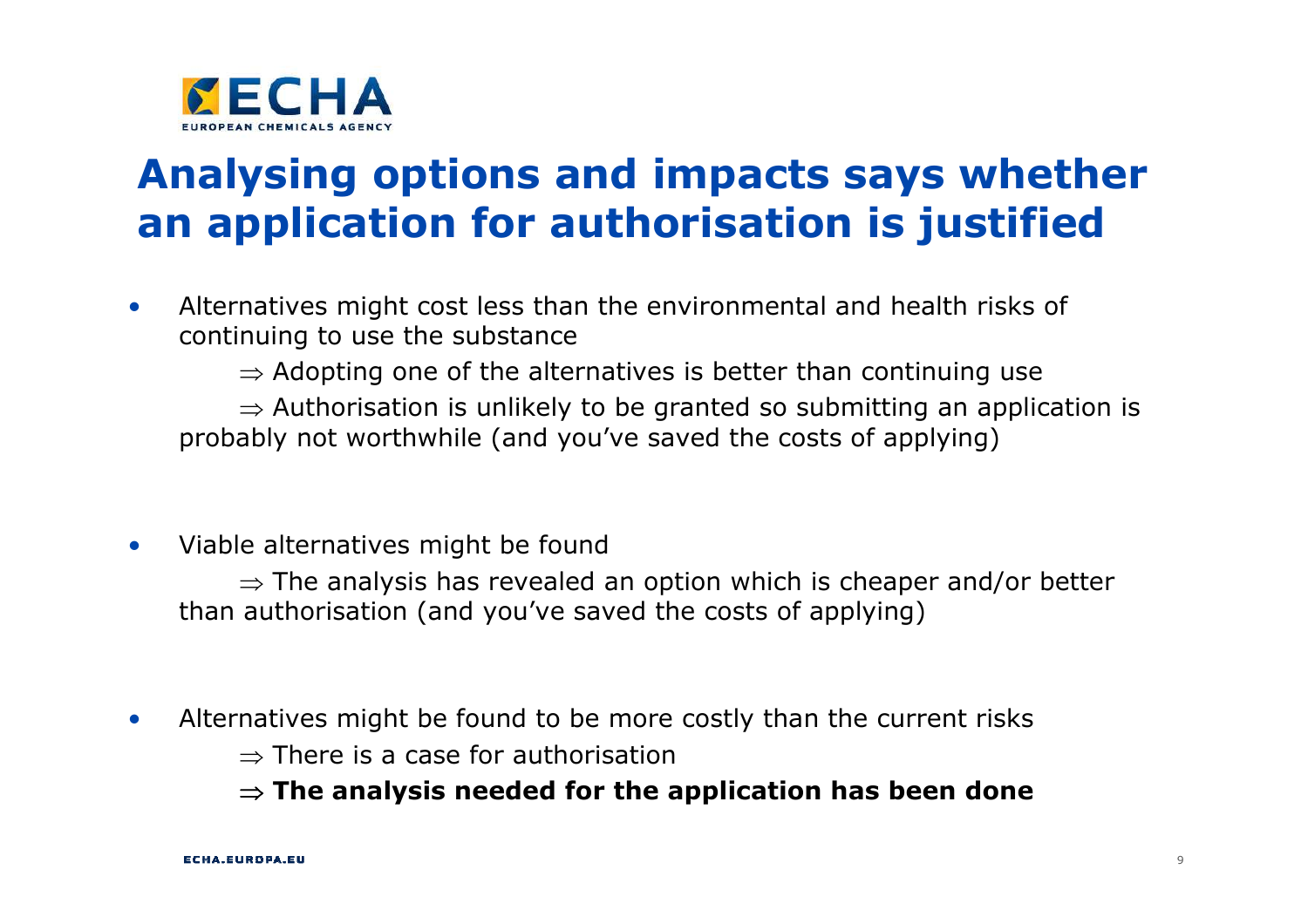

## **Analysis of alternatives template**

- $\bullet$ List of possible alternatives
- $\bullet$  Description of efforts made to identify possible alternatives
- $\bullet$ Research and development
- $\bullet$ Data searches
- $\bullet$ Consultations
- • Alternative 1: Substance ID and properties/Description of technique
	- $\bullet$ Technical feasibility
	- $\bullet$ Economic feasibility
	- $\bullet$ Availability
	- •Reduction in overall risk

# **Socio-economic analysis template**

- $\bullet$  Definition of "applied for use" scenario
- $\bullet$ Definition of "non-use" scenario
- $\bullet$  Human health and environmental impacts
- $\bullet$ Economic impacts
- $\bullet$ Social impacts
- $\bullet$ Wider economic impacts
- $\bullet$ Comparison of impacts
- $\bullet$ Distributional impacts
- $\bullet$ Uncertainty analysis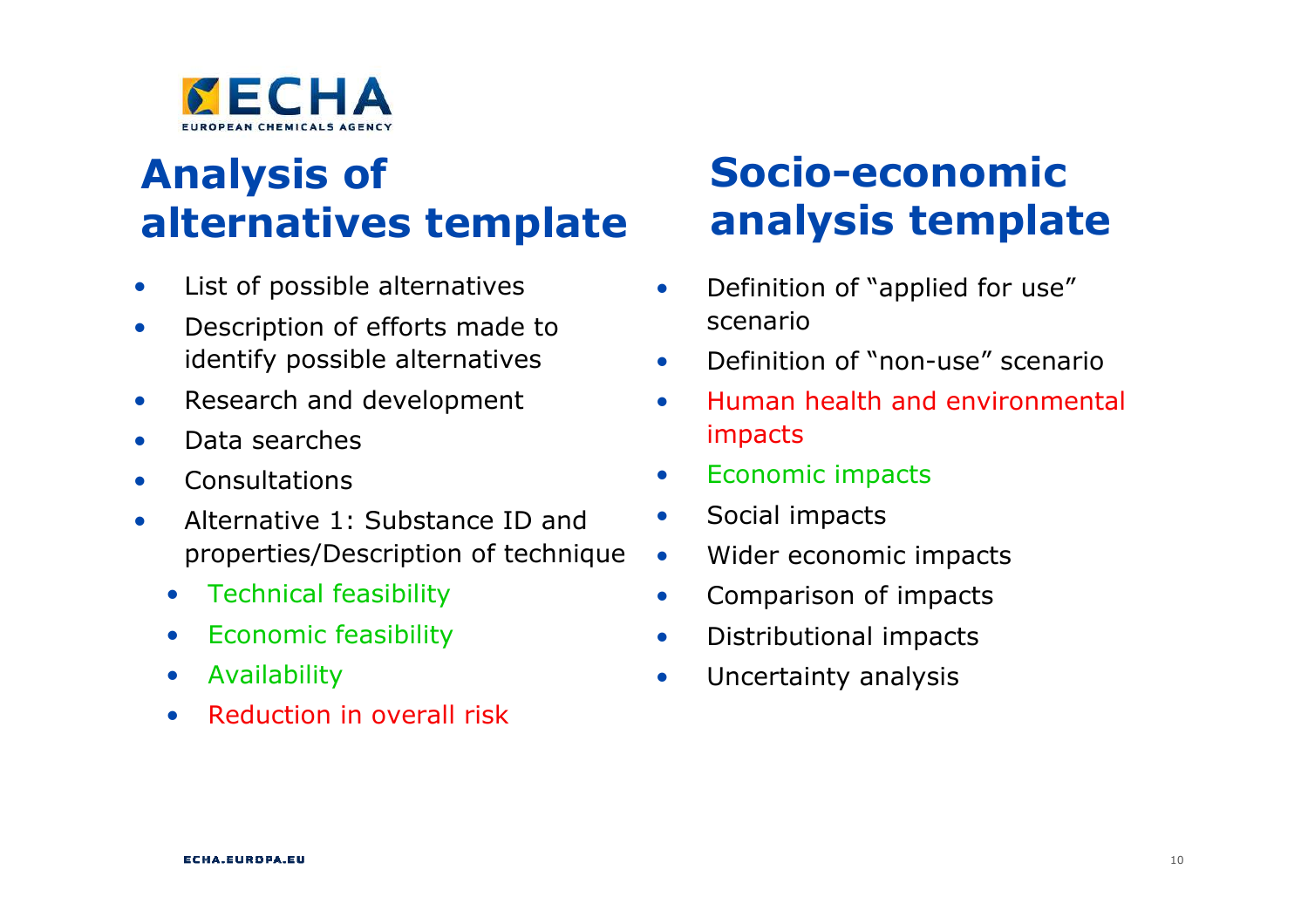

# **Analysing options and impacts says whether an application for authorisation is justified**

- • Alternatives might cost less than the environmental and health risks of continuing to use the substance
	- ⇒ Adopting one of the alternatives is better than continuing use<br>→ Authorisation is unlikely to be granted so submitting an applic

⇒ Authorisation is unlikely to be granted so submitting an application is<br>ably not worthwhile (and you've saved the costs of applying) probably not worthwhile (and you've saved the costs of applying)

• Viable alternatives might be found

⇒ The analysis has revealed an option which is cheaper and/or better and and all and vou've saved the costs of anniving) than authorisation (and you've saved the costs of applying)

- $\bullet$  Alternatives might be found to be more costly than the current risks
	- ⇒ There is a case for authorisation<br>→ The analysis needed for the ann
	- ⇒ The analysis needed for the application has been done<br>→ And if the analysis has been done annronriately

#### ⇒ **And if the analysis has been done appropriately, RAC and SEAC should agree with the assessment**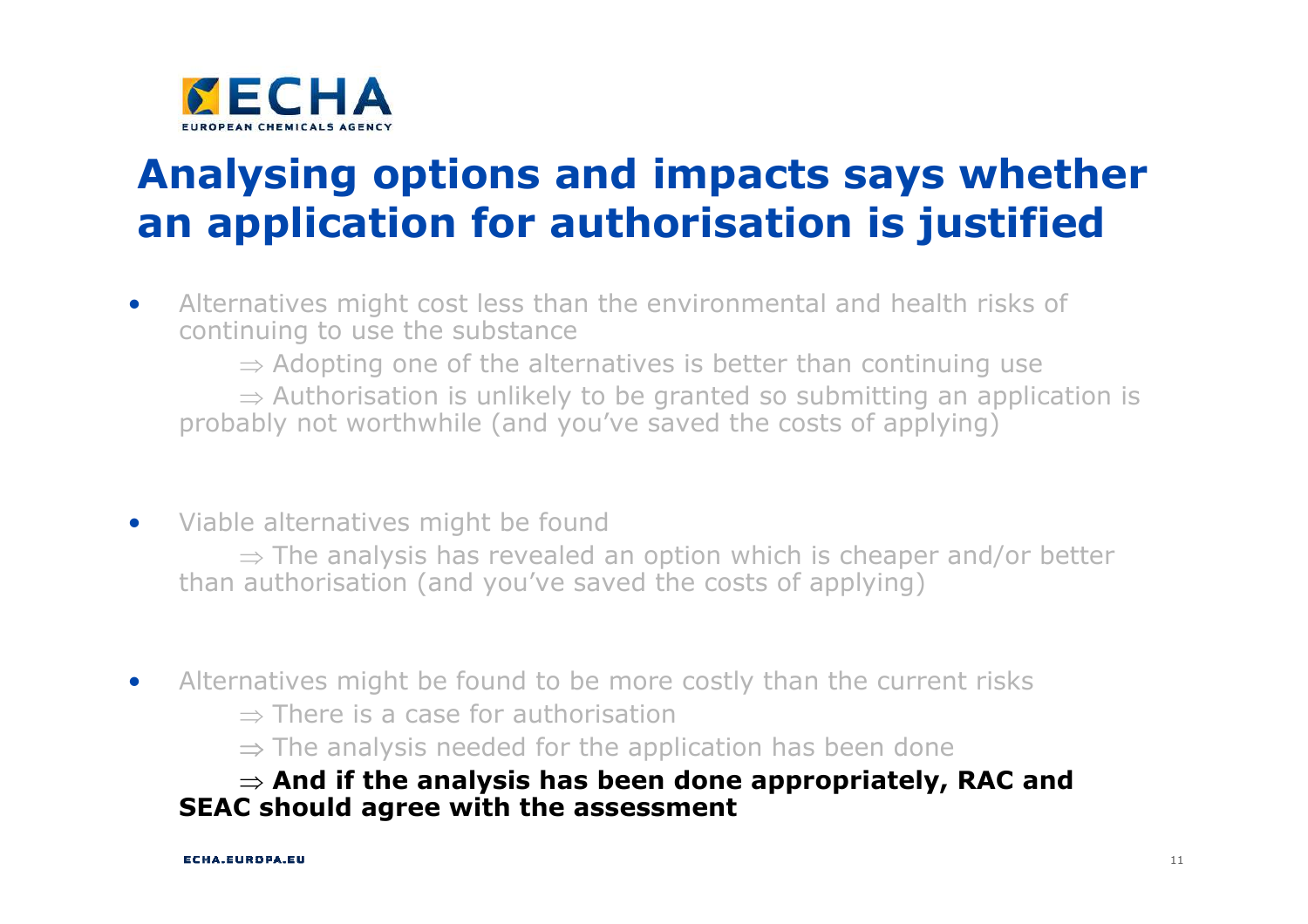

# **The scope and perspective of SEA is wide –'society', not just the applicant**

- $\bullet$  A substance might be critical to a business, but its suppliers, customers or competitors might easily do without it
- • The applicant might not think there are any viable alternatives, but third parties might identify some (through public consultation)
- $\bullet$  The applicant might control risks to its immediate environment and health, but the substance might also generate risks to its downstream users and customers
- ⇒ **You need to look wider than your immediate (commercial, technical, environmental) context**
- ⇒ But it might help the case as well (e.g. higher costs for downstream users)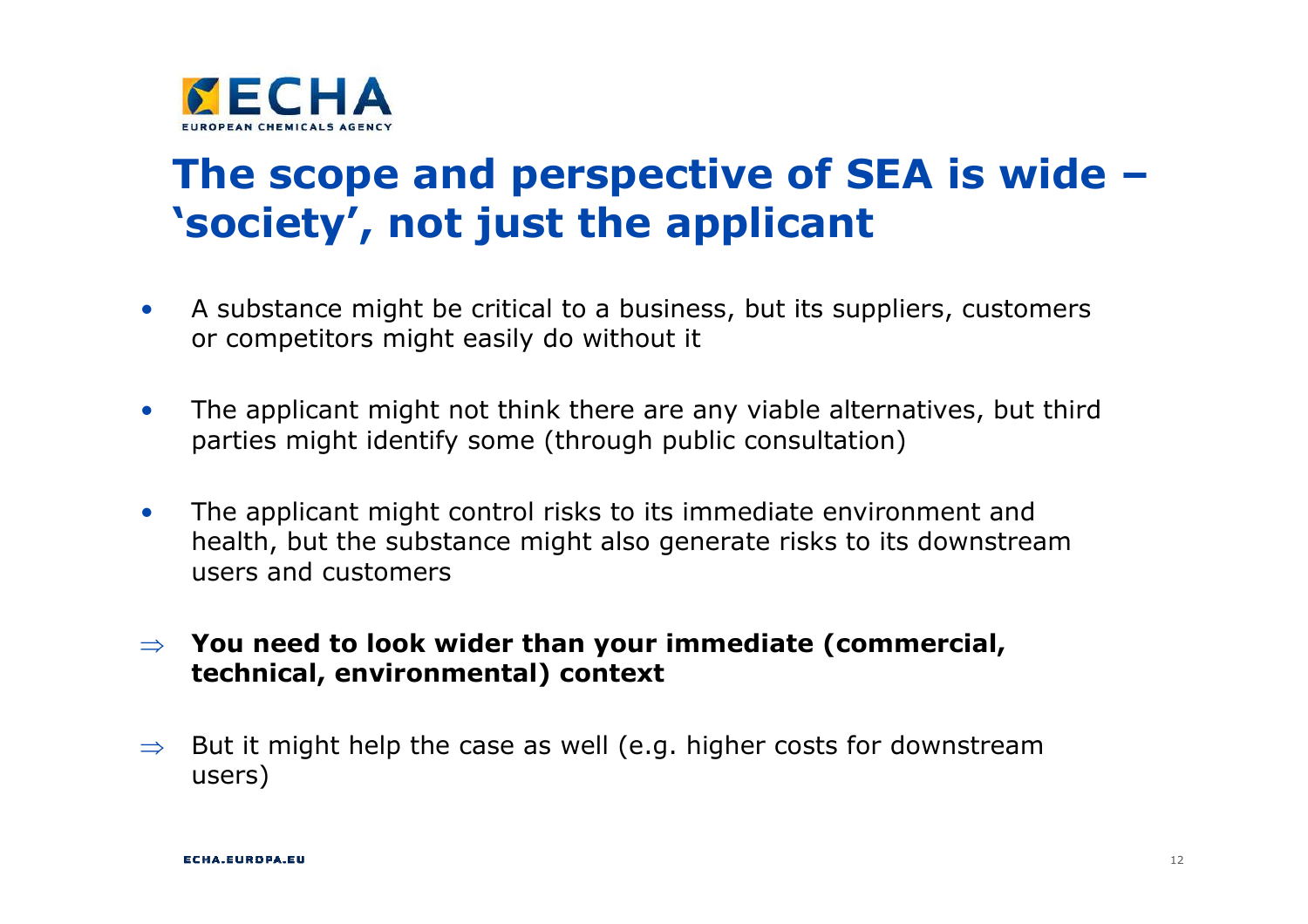

## **What should a SEA contain, and what is likely to be most important? (Annex XVI)**

- • Commercial impact on the applicant and others of no authorisation
	- **Investment, R&D, one-off and operating costs (e.g. compliance, changes to processes, installing new technology)**•
- • Impact on consumers of no authorisation
	- **Product prices, change in composition/quality**, availability, choice, human health and environment
- •Social implications, for example, job security and employment, and wide implications on trade, competition and economic development
- $\bullet$ *Availability, suitability and technical feasibility of alternatives and economic consequences thereof*
- $\bullet$ Wider implications on trade, competition and economic development
- • **Benefits for human health and the environment** if authorisation refused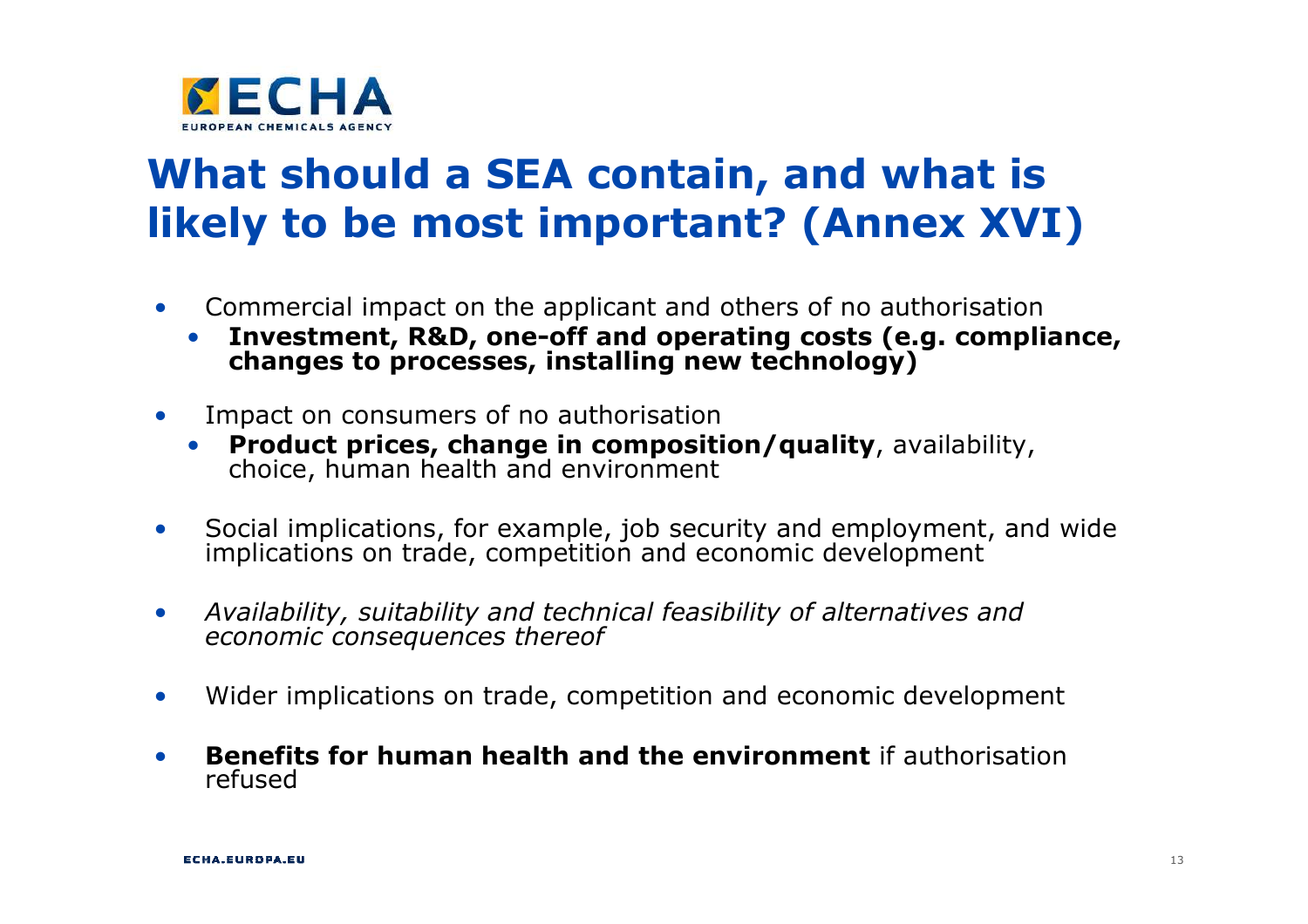

## **And what might constitute 'appropriate analysis'?**

- •Balanced and objective – the case is driven by the analysis; the analysis is not constructed to 'prove' the case
- • Recognises the audience for the application is the Committees, not senior management
- • Focuses on the factors which are likely to make a difference
	- A small impact on a large number of actors can be a large social impact<br>• A small risk for a large population can be a large societal risk
	- A small risk for a large population can be a large societal risk
- $\bullet$  Not overly complicated – a clear case is one where benefits are big (costs of alternatives are high) and/or risks are small
	- •"It will be a matter of judgement for the applicant in determining how far the assessment should involve quantification and monetisation of impacts. The overall aim should be to have gained, and be able to communicate, an
- $\bullet$ One which you would be prepared to stand up and defend